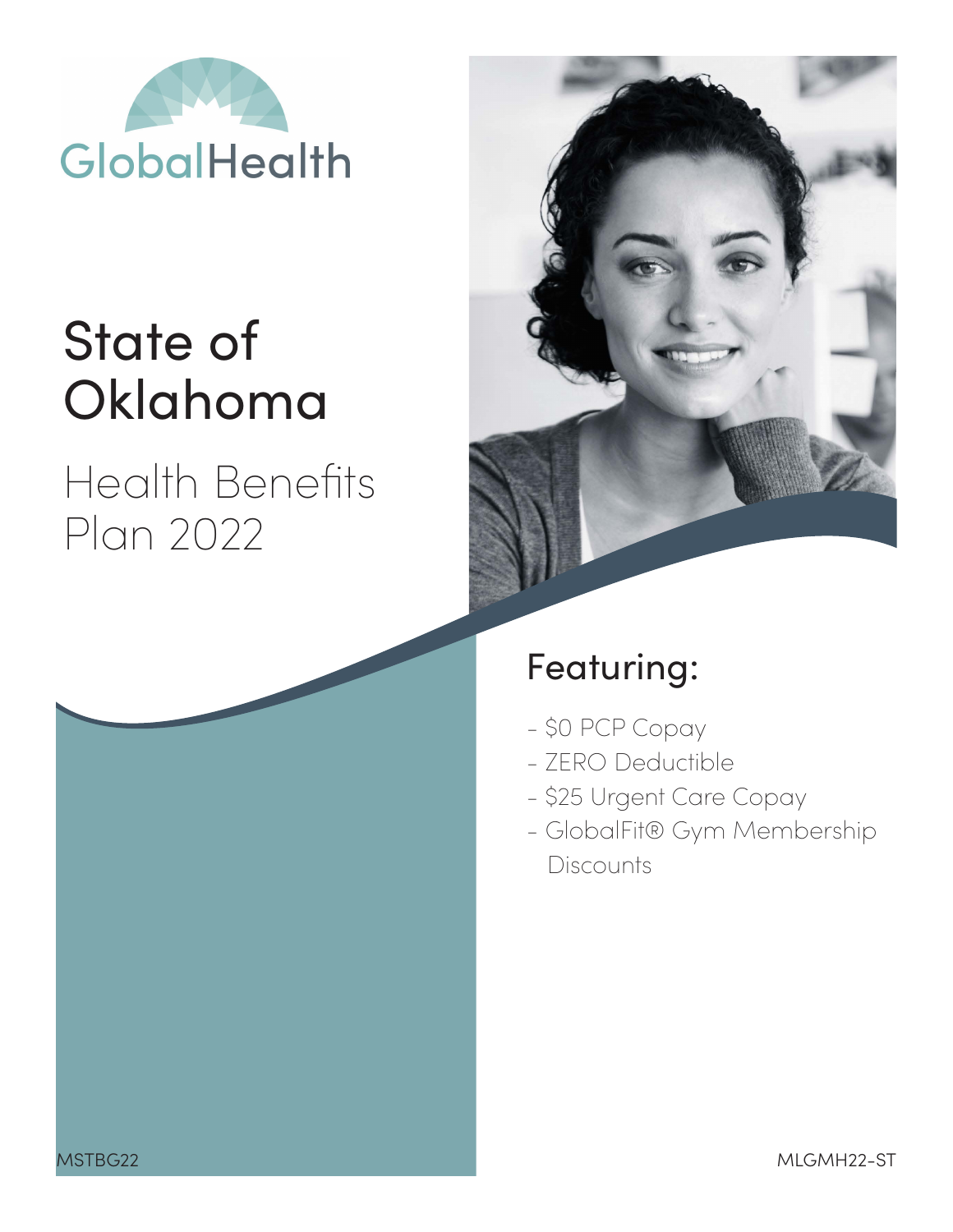## BENEFITS AT A GLANCE

The following is intended to be only a summary of benefits offered by GlobalHealth, plan MLGMH22-ST for State, Education and Local Government Employees. For more information, go to www.GlobalHealth.com.

| <b>BENEFIT</b>                                                                                               | <b>YOU PAY</b>                                                                                                                          |  |  |
|--------------------------------------------------------------------------------------------------------------|-----------------------------------------------------------------------------------------------------------------------------------------|--|--|
| <b>ANNUAL DEDUCTIBLE</b>                                                                                     | This plan doesn't have an annual deductible.                                                                                            |  |  |
| <b>ANNUAL OUT-OF-POCKET MAXIMUM</b>                                                                          | Member: \$4,000<br>Family: \$12,000                                                                                                     |  |  |
| <b>PRIMARY CARE VISITS</b>                                                                                   | \$0 copay per visit                                                                                                                     |  |  |
| <b>SPECIALIST VISITS</b>                                                                                     | \$50 copay per visit                                                                                                                    |  |  |
| <b>PREVENTIVE CARE</b><br><b>Well Child Visits</b>                                                           | \$0 copay                                                                                                                               |  |  |
| <b>X-RAYS &amp; LABS</b>                                                                                     | \$10 copay                                                                                                                              |  |  |
| <b>SPECIALIZED SCANS, IMAGING, &amp;</b><br><b>DIAGNOSTIC EXAMS</b>                                          | \$250 copay per scan in a preferred facility;<br>\$750 copay per scan in a non-preferred facility                                       |  |  |
| <b>INPATIENT HOSPITAL STAY</b>                                                                               | \$300 copay per day;<br>\$900 copay maximum per admission                                                                               |  |  |
| <b>OUTPATIENT SURGERY</b>                                                                                    | \$300 copay in a preferred facility;<br>\$800 copay in a non-preferred facility                                                         |  |  |
| <b>EMERGENCY ROOM SERVICE</b>                                                                                | \$400 copay plus a single \$50 copay for physician<br>services, waived if admitted to hospital inpatient                                |  |  |
| <b>URGENT CARE</b>                                                                                           | \$25 copay in urgent care facility                                                                                                      |  |  |
| <b>PRESCRIPTION DRUGS</b><br>(Insulin copays are no more than \$30 per month                                 | <b>Retail Pharmacy</b><br>\$20/\$65/\$90/\$200/\$400                                                                                    |  |  |
| or \$90 for an extended supply. Oral chemotherapy<br>is no more than \$100 per month.)                       | Home Delivery or Extended Supply Retail<br>\$40/\$130/\$180                                                                             |  |  |
| <b>MATERNITY CARE</b>                                                                                        | \$0 copay for prenatal care;<br>\$500 copay per admission for delivery                                                                  |  |  |
| <b>FAMILY PLANNING</b>                                                                                       | No copay                                                                                                                                |  |  |
| <b>ALLERGY CARE</b>                                                                                          | \$0 copay per PCP visit;<br>\$50 copay per specialist visit;<br>\$30 copay/6-week supply of antigen and<br>administration               |  |  |
| PHYSICAL, OCCUPATIONAL, SPEECH<br><b>THERAPY</b><br>(limited to 60 combined visits per<br>course of therapy) | No copay for inpatient;<br>Outpatient: \$35 copay per visit;<br>Rehabilitation Facility: \$300 copay/day up to \$900<br>copay/admission |  |  |
| <b>CHIROPRACTIC CARE</b> (15 visits per year)                                                                | \$25 copay per visit                                                                                                                    |  |  |
| <b>MENTAL HEALTH SERVICES</b><br><b>CHEMICAL DEPENDENCY</b><br><b>&amp; SUBSTANCE ABUSE</b>                  | \$0 copay per outpatient office visit<br>\$300 copay/day up to \$900 copay/admission                                                    |  |  |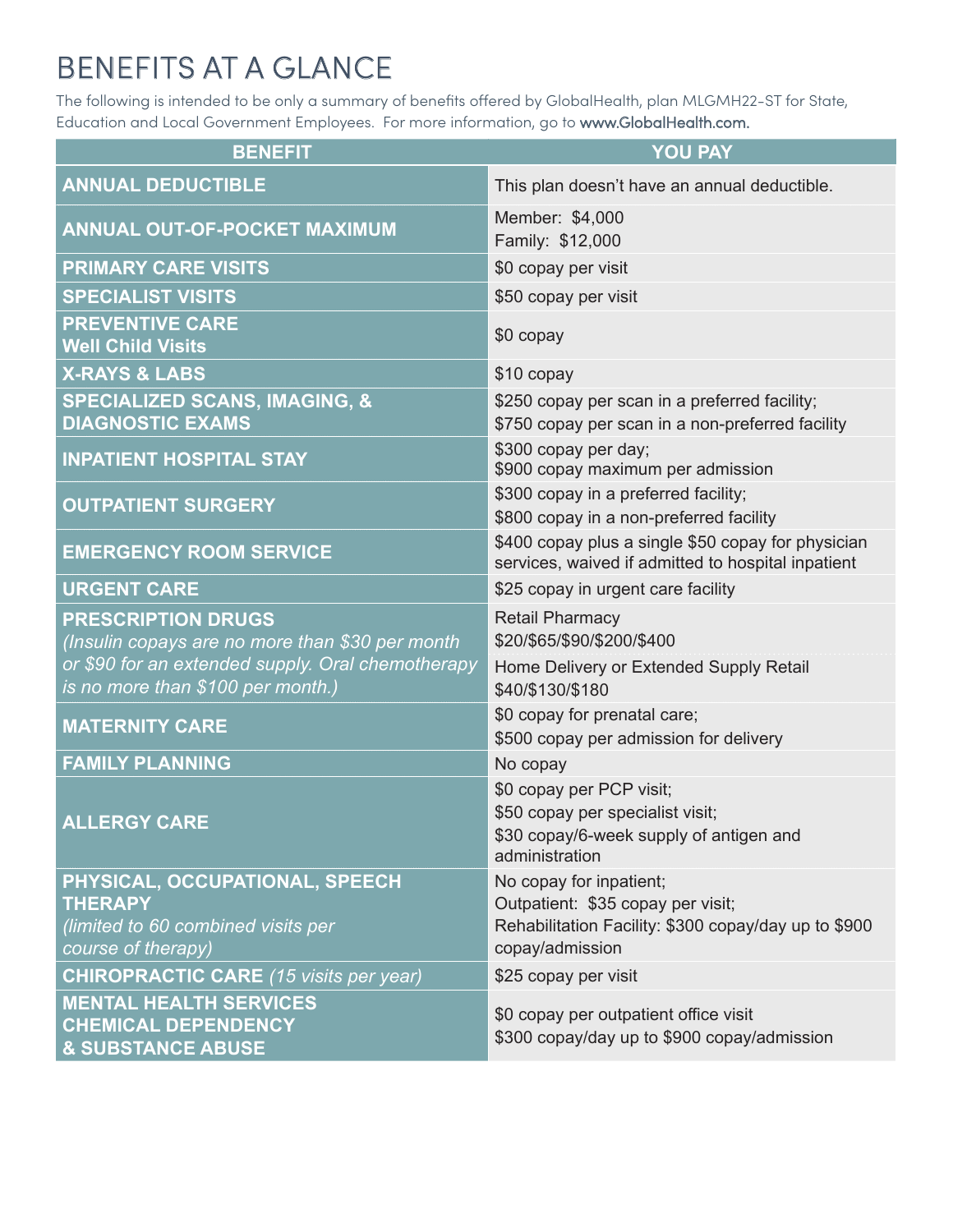## CHOOSE A PRIMARY CARE PHYSICIAN (PCP).

When you enroll, you choose a PCP from the GlobalHealth provider network. Each member of the family may choose a different PCP, including a pediatrician for children. You may change your PCP selection at any time throughout the year. Your PCP change will be effective the same day. If you need to see a PCP before you receive your new member ID cards, contact Customer Care.



## Find a PCP fast.

Check your Physician & Health Providers Directory or visit **www.GlobalHealth.com** and click **"Find a Provider."**



## Always start with your PCP.

Always unlimited \$0 copay.

Your PCP will coordinate and manage your medical care including preventive care & referral requests if specialty care is necessary. Do not make your appointment with the specialist until you receive the authorization letter from GlobalHealth. The specialist may request preauthorization for procedures and follow up care after the initial visit. For urgent care needs, call your PCP if during normal office hours. A referral is not required for specific self-referral services.



### Hospital visits require referrals.

A preauthorization from GlobalHealth is required for scheduled stays. You may only go to a hospital in the network, except in an emergency. You do not have to obtain preauthorization for emergency services or stays in connection with childbirth. If you obtain other services without an authorization, you will be responsible for the costs.



## Emergency Care.

Let your PCP & GlobalHealth know within 48 hours of being seen. We may arrange to transfer you to an in-network hospital if you are admitted to an out-of-network hospital from ER. You may go to any emergency room and pay your regular copay, but the providers may balance bill if you go to an ER that is not in-network.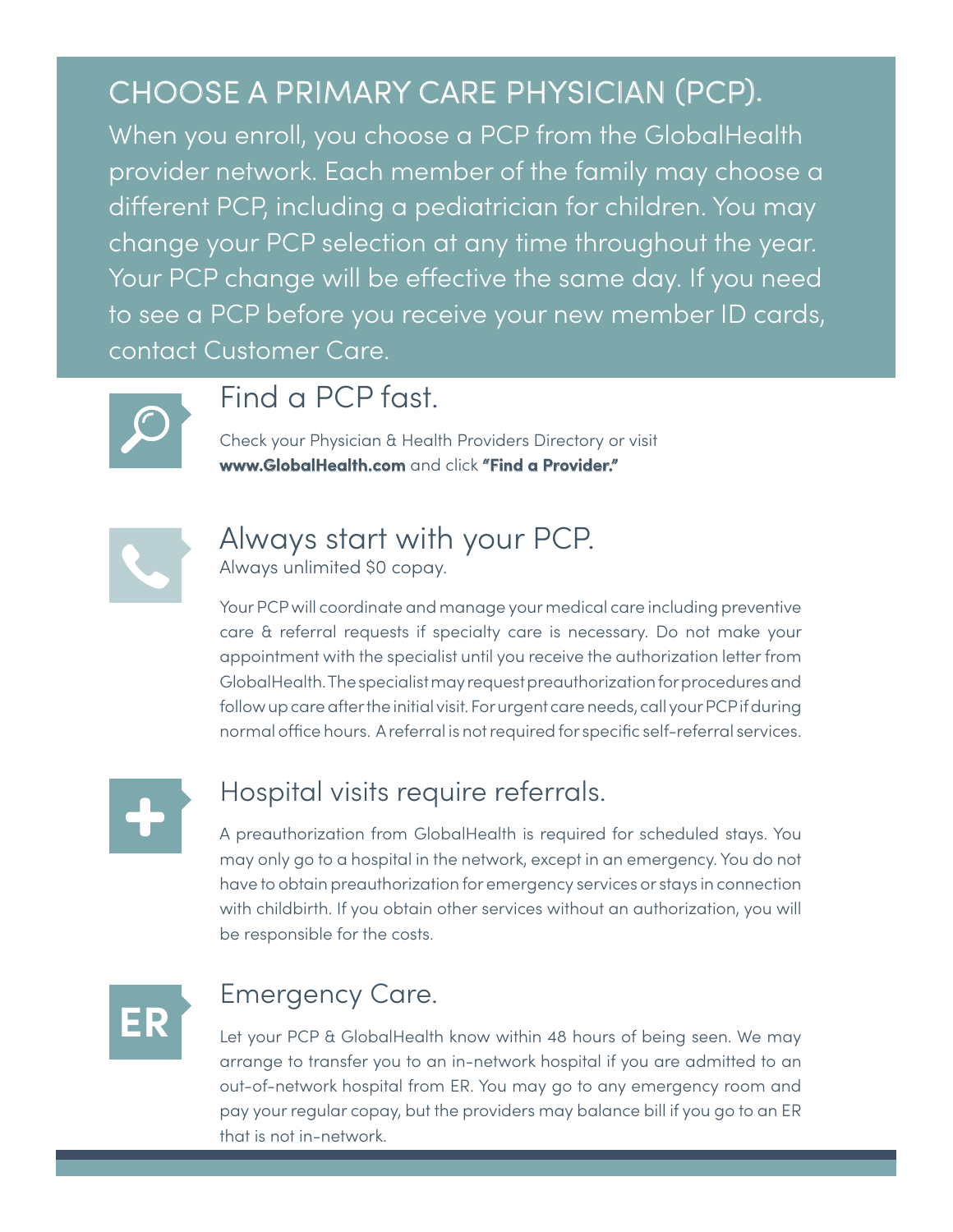## YOU MAY SELF REFER FOR THE FOLLOWING SERVICES.

You do not need preauthorization from GlobalHealth in order to obtain in-network care for the following services:



## Obstetrical/Gynecological Services and Well-Woman Exams

From a healthcare professional who specializes in obstetrics or gynecology.



## Routine Mammogram

From an imaging center.



## Physical Therapy

For an evaluation only from a healthcare professional who specializes in physical therapy. You will need preauthorization for any additional treatment.



## Behavioral & Mental Health/Chemical Dependency Services

Medication management, therapy, and/or psychiatric testing from a healthcare professional who specializes in behavioral health.



## After-Hours Urgent Care Visits

In-network.



## Chiropractic Care Visits

In-network care within the chiropractor's scope of license.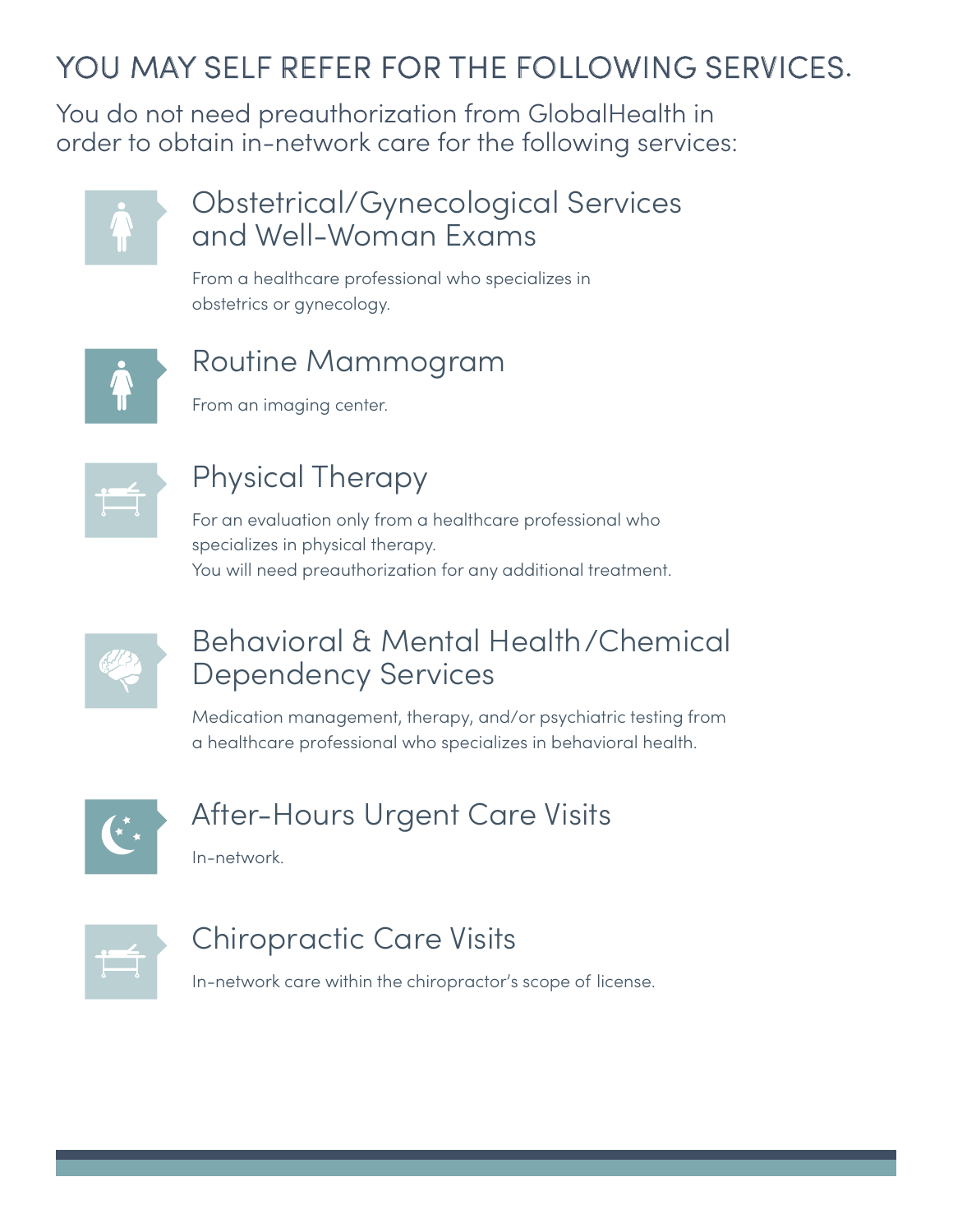## PRESCRIPTION DRUG BENEFITS

Get details on covered drugs and pharmaceutical management procedures at www.GlobalHealth.com. We offer a four-tier system for generics, preferred brandname medications, non-preferred medications and specialty medications. You may choose to obtain your prescriptions through retail or home delivery.



## MEMBER MATERIALS

Make the most of your benefits by going to www.GlobalHealth.com to download information including:

- Member Handbook (includes Member Rights and Responsibilities & Notice of Privacy Practices)
- Drug Formulary
- Physician and Health Providers Directory
- Pharmacy Directory
- Summary of Benefits and Coverage

Printed copies are available upon request by calling Customer Care.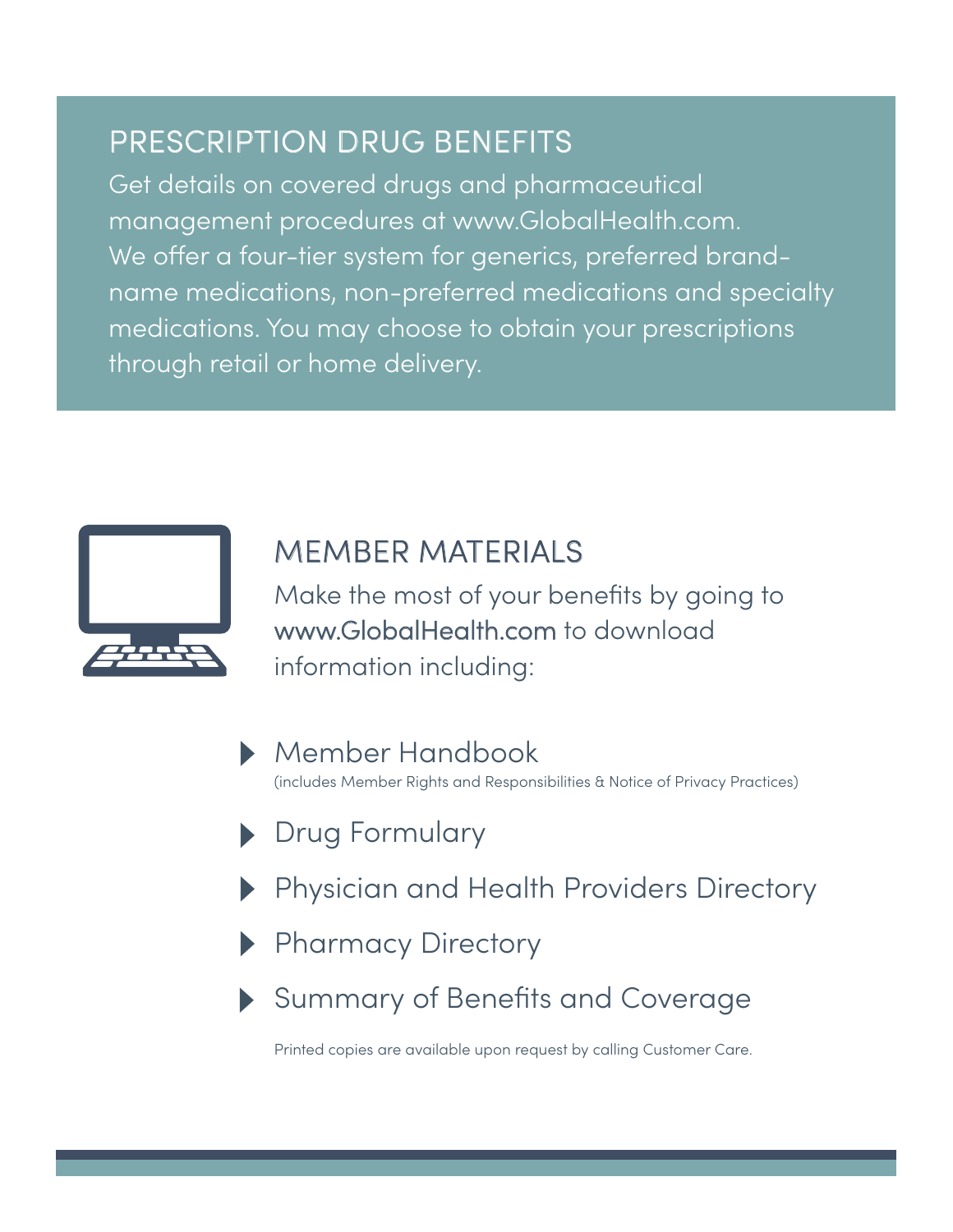

# GlobalFit® Gym Discounts

Through our partnership with GlobalFit®, you can register for this benefit that gives you access to discounts on gym memberships at thousands of fitness clubs nationwide.

# Our Plan is Offered in 27 Counties

Our plans are offered in 27 Oklahoma counties. You must live or work in the GlobalHealth service area to be eligible.

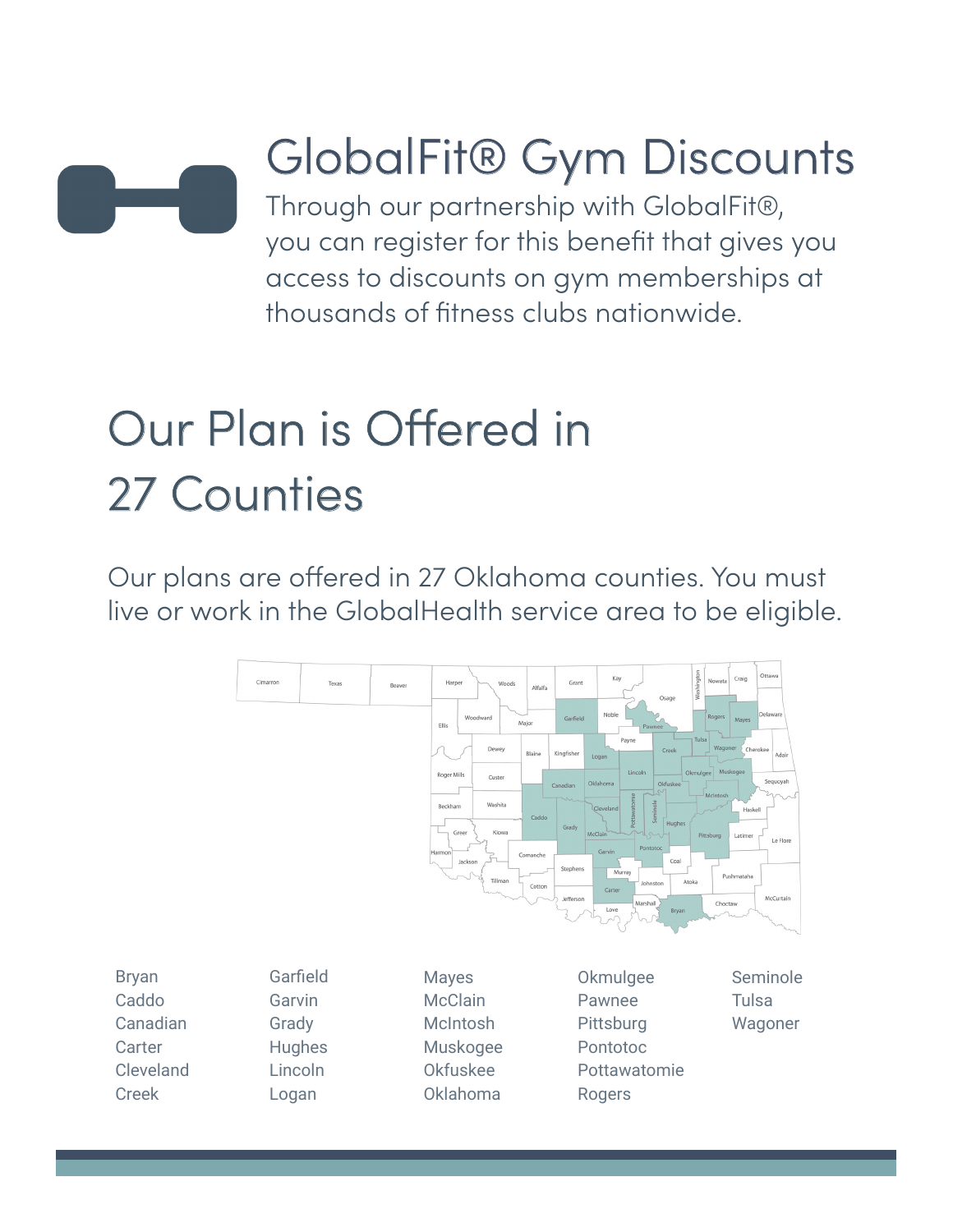### All benefits described below are excluded or limited under this Plan for all types of services. We cover some benefits only as follows. You pay for additional services.

#### **Limitations Behavioral health services**

- 
- Applied behavioral analysis limited to the following diagnoses: **◦** Autistic disorder childhood autism, infantile psychosis, and Kanner's syndrome; **◦** Childhood disintegrative disorder – Heller's syndrome;
	-
	- **Rett's syndrome: and ◦** Specified pervasive developmental disorders – Asperger's disorder, atypical childhood psychosis,
- and borderline psychosis of childhood. Autism Screening and Developmental Screening limited to well-child visits.
- 
- Psychosocial education limited to daily living and social skills education.

### **Cardiac rehabilitation services**

#### Limited to 36 visits per event. **Chiropractic care**

**●** Limited to 15 visits per year.

### **Cosmetic services**

- 
- Treatment, item, supply, drug, procedure, or any portion of a<br>proce-dure performed primarily to improve physical appearance limited to:<br>○ Breast reconstruction after a mastectomy;
	-
- **◦** Improve function of a malformed part of the body; and **◦** Repair due to an accidental injury.

### **Dental services**

- Dentistry or dental processes to the teeth and surrounding tissue
	- limited to:<br>◦ ER services to treat accidental injury to the jaw, sound<br>natural teeth, mouth, or face.
	- **◦** Surgery to improve function of the jaw, mouth, orface resulting from a birth defect. Does not include dental work.
- **●** General anesthesia/IV sedation for dental services limited to a Member who:
	- **Has a medical or emotional condition that requires** Hospitalization or general anesthesia for dental care;
	- **◦** Is severely disabled; **in the judgment of the treating Practitioner, is not of**
	- sufficient emotional development to undergo a Medically Necessary dental procedure without the use of anesthesia;and
	- **◦** Requires Inpatient or Outpatient services because of an underlying medical condition and clinical status or because of the severity of the dental procedure.
	-
- **DME, orthotic devices, and prosthetic appliances<br>● Breast pumps limited to one per year for women who are pregnant** 
	- or nursing.<br>◦ Limited to purchase or rental of breast pump and related<br>supplies.
- **●** Corrective lenses and fittings limited to a pair of basic non-designer frames and single vision lenses or contact lenses following cataract surgery.
- **Footwear limited to:** 
	- **◦** Shoes, shoe inserts, arch supports, and supportive devices for Members diagnosed with diabetes or a blood circulation disease.
	- **◦** Orthopedic or corrective shoes permanently attached to a Denis Browne splint for children.
- DME rentals:
- **◦** Knee walker or kneeling crutch rentals limited to 4 months.
	-
	- **◦** Oxygen and oxygen equipment rentals limited to 36 months and remaining Medically Necessary.
- **◦** Other DME rentals limited to 13 months. and Hearing aids limited to:
- **◦** One basic hearing aid per ear every 48 months unless
	- Medically Necessary to replace more often. **◦** Four additional ear molds per year (two molds for each
- ear) for children less than two years of age.
- 
- Orthotic devices limited to:<br>△ Braces for the leg, arm, neck, back, or shoulder;
	- **◦** Back and special surgical corsets; **◦** Splints for the extremities; and
	- **◦** Hernia trusses.
- Replacements, repairs, and adjustments for orthotics and prosthetics limited to:
	- **◦** Normal wear and tear; and
	-
- **◦** Due to a significant change in your physical condition. Wigs and scalp prostheses limited to one synthetic wig or scalp prosthesis per year when required due to loss of hair resulting from chemotherapy or radiation therapy.

### **Foot care**

Routine care limited to Members with diabetes or a blood circulation disease.

### **General care or Hospital Services**

● Hospital private room limited to isolation to prevent contagion per the Hospital's infection control policy.

### **General limitations**

● Sexual dysfunction services limited to drugs and supplies for post-prostate surgery indications.

- **Genetic analysis, services, or testing** Limited to counseling and testing for women whose personal or family history or ancestory is associated with a higher risk for
- deleterious mutations in BRCA 1 and BRCA 2 genes. Limited to testing for Members with a cancer diagnosis for treatment
- plan purposes.
- **Hearing services** ● Cochlear® surgery and devices limited to Members at least 18 months of age or for pre-lingual Members with minimal speech perception

### using hearing aids.

- **Home Healthcare** Limited to 100 visits per year.
- **Obstetrical care**

### ical care<br>Costs resulting from normal, full-term delivery out of our Network

### **Physical, l**imited to emergencies.<br>**Physical, occupational, and speech therapy**<br>● Rehabilitation Services limited to 60 Outpatient visits, combination of

- therapies. Outpatient visits include office visits and/or rehabilitation Outpatient Facility visits.
- Habilitation Services limited to:
	-
	- **◦** ASD treatment Physical, occupational, and/or speech therapy services for the following diagnoses:
		- Autistic disorder childhood autism, infantile psychosis, and Kanner's syndrome;
		- Childhood disintegrative disorder Heller's syndrome; Rett's syndrome; and
		- Specified pervasive developmental disorders –
		-
		- Asperger's disorder, atypical childhood psychosis,

**◦** Cleft lip and cleft palate treatment – Otologic, audiologic, and speech therapy. **Prescription Drugs**

Lodging and meals.

item, or service.

or similar laws.

occupation.

not limited to: **◦** Base jumping **◦** Bungee jumping **◦** Bull riding **◦** Car racing **◦** Skydiving

identification purposes.

embryos. ● Elective abortions.

Employment;<br>The military; **◦** Travel; or

Cost of donor sperm or donor egg.

● Expenses related to surrogate parenthood. ● Genetic counseling and genetic Screening. ● Home uterine monitoring. Frome dienne memering.<br>Hysterectomies for the purpose of contraception. Insemination procedures and all services related to insemination.

Reversal of a sterilization procedure. Services associated with these procedures. **Physical, occupational, and speech therapy** Acupuncture/acupressure. ● Kinesiology or movement therapy. ● Massage therapy.

**◦** Animal-facilitated therapy **◦** Music therapy

**◦** Dietary supplements **◦** Foods **◦** Formulas **◦** Medications for irrigation **◦** Non-preventive care drugs

Artificial or non-human organ transplants.

**Commercial or public transportation** Gurney van services. Wheelchair van services

● Rolf technique. **Prescription Drugs**

limited to:

**Transplants**

**Vision**

**Weight loss**

**Transportation**

**◦** Saline

assist with vision therapy. ● Insurance for contact lenses.

Lens upgrades. Non-prescription lenses Special multifocal ocular implant lenses.

reviewed and approved by GlobalHealth. Personal or comfort items Private duty nursing.

● New procedures, services, supplies, and drugs that have not been

Services that are provided as a result of Workers' Compensation laws

Treatment of any kind which is excessive or not Medically Necessary ● Treatment of any kind received before your start date of coverage or after the time coverage ends, even if authorized. ● Treatment, supplies, drugs, and devices for which no charge was made. Treatment, supplies, drugs, and devices for which no payment would be requested if you did not have this coverage. ● Treatment for injury resulting from extreme activities including, but

● Treatment of injuries or illnesses resulting from an attempt or commission of a felony, or as a result of being engaged in an illegal

ο Motorcycle/BMX racing and/or stunts<br>■ Treatment for disabilities connected to military service for which you<br>are legally entitled and to which you have reasonable accessibility<br>(that is, services through a federal gove ● Treatment for which the cost is recoverable under any other coverage, including Workers' Compensation, Occupational Disease law, school/ academic institution, or any state or governmentagency. **Genetic analysis, services, or testing** ● Genetic counseling and testing for family planning or disease

**Immunizations**<br>● Unless also a Preventive Service, shots you must have for:<br>◎ Employment;

**◦** A vocational school or institute of highereducation. **Obstetrical and Infertility services** ● Alternative programs for delivery such as home delivery and use of midwives and birthing centers.

> **◦** Gamete Intrafallopian Transfer ("GIFT") **◦** In Vitro Fertilization ("IVF") **Intracervical Insemination ("ICI" ◦** Zygote Intrafallopian Transfer ("ZIFT")

Recreational therapy including, but not limited to:

**Drugs prescribed for a non-FDA approved indication, dosage, or** length of therapy. ● Products available without a prescription (OTC). Including but not

Computer programs of any type, including, but not limited to, those to

LASIK, INTACS, radial keratotomy, and other refractive surgery.

● Commercial weight loss programs or OTC weight loss products. ● Bariatric surgery when related to weight loss alone.

Cryopreservation or storage of sperm (sperm banking), eggs, or

● Screening services requested solely by you, such as commercially advertised heart or lung scans. ● Separate charges for missed or canceled appointments, penalty or finance charges, maintenance and/or record-keeping, record copying, or Case Management services. ● Services for travel, insurance, licensing, employment, school, camp, sports, premarital, or pre-adoption purposes. ● Services, other than Hospital Services for behavioral health, for which you do not allow the release of information toGlobalHealth. ● Services received while outside of the U.S. (50 states andterritories). ● Services received without an authorization when one is required. Complications arising from those services. ● Services resulting in whole or in part from an excluded condition,

- Drugs prescribed or given to you by Out-of-network doctors in non-emergencies limited to those prescribed bydentists.
- Epinephrine autoinjectors limited to four per year.
- Glucometers limited to two per year. Inhaler extender devices and peak flow meters limited to three per

EXCLUDED SERVICES AND LIMITATIONS

- 
- year. Medication prescribed for parenteral use or administration, allergy sera, immunizing agents, and immunizing injectable drugs limited to immunizations covered under Preventive Care guidelines and given to you at a Network pharmacy. ● Non-prescription contraceptive jellies, ointments, foams, or devices
- limited to those that are FDA-approved and prescribed by a Network
- doctor for a woman. about for a woman:<br>Prescription Drugs for the treatment of sexual dysfunction, including
- erectile dysfunction, impotence, and anorgasmy, hyporgasmy, or decreased libido limited to post-prostate surgeryindications.
- Prescription diaphragms limited to two per year. The Pharmacy and Therapeutics Committee's standardquantity limits, prior authorization criteria, and step therapiesapply.
- Smoking cessation products limited to: **◦** Two full 90-day courses of FDA-approved tobacco cessation
- products per year, if prescribed by your PCP.<br>● Members who are at least 18 yearsold.<br>● Specialty Drugs limited to a one-month supply.
- **Preventive care**
- DEXXA scans for bone density screening limited to one every 24 months.

.<br>Treatment for orthoptics or visual training limited to a diagnosis of

**Education, tutoring, and services offered through a school/academic** institution for the purpose of diagnosing or treating a learning disability, disruptive, impulse-control, or conductdisorder.

correction of occlusive jaw defects, dental implants, or grafting of alveolar ridges. ● General or preventive dentistry. ● Non-emergency procedures that involve the teeth or their supporting

Replacement, re-implantation, and follow-up care of teeth, even if the teeth are not saved by emergency stabilization. ● Treatment of soft tissue to prepare for dental procedures or dentures.

We do not cover the following benefits. We may pay for care while deciding whether or not the care falls within the Excluded Services listed below. If it is later determined that the care is excluded from your coverage, we will recover the amount we have allowed for benefits. You must give us all documents needed to enforce our rights.

- 
- Limited to USPSTF, HRSA, and CDC guidelines. Routine exam for adults limited to one per year.
- Routine exam for children and well-child care limited to the American
- Academy of Pediatrics (AAP) schedule. Tobacco cessation limited to two attempts per year.
- **Pulmonary rehabilitation services**

### ted to 36 visits per event

- **Skilled Nursing Facility care**<br>● Limited to 100 days per year.<br>Temporomandibular joint dysfunction
- 
- Non-surgical treatment limited to a lifetime maximum of \$1,500.

### **Vision**

per year.

mild strabismus. **Excluded services**

**Behavioral healthservices**

Wilderness therapy. services

**DME, orthotic devices, and prosthetic appliances**

**Equipment that serves as comfort or convenience. ◦** For example, portable oxygen concentrators. ● Equipment or devices not medical in nature such as: **◦** Braces worn for athletic or recreationaluse

Mattresses and other bedding or bed-wetting alarms. ● Multiple DME items for the same or like purposes. ● Power-operated vehicles that may be used as wheelchairs.

**◦** Air-cleaning machines or filtration devices

Purchase or rental of equipment or supplies for common household

**Care or services provided outside the GlobalHealth Service Area if** the need for such care or services could have been foreseen before

Elective enhancement procedures, services, supplies, or medications,

● Charges for injuries resulting from war or act of war (whether declared or undeclared) while serving in the military or an auxiliary unit attached to the military or working in an area of war whether voluntarily or as required by an employer. ● Custodial care, respite care, homemaker services, or domiciliary care. ● Drugs, therapies, and technologies:<br>△ Before the long-term effect is known or proven; or<br>△ That are not more effective than standard treatment. ● Drugs, eyewear, devices, appliances, equipment, dental work, or other items that are lost, missing, sold, or stolen. Drugs or other items that have been damaged or rendered unusable

**◦** Ear plugs **◦** Elastic stockings and supports **◦** Garter belts ● Jacuzzi/whirlpools.

**◦** Air conditioners **◦** Beds and chairs **◦** Cervical or lumbar pillows **◦** Grab bars

leaving the Service Area.

due to improper handling or abuse.

including but not limited to: **◦** Anti-aging **◦** Athletic performance

**◦** Physical fitness equipment **◦** Raised toilet seats **◦** Shower benches **◦** Traction tables **◦** Waterpurifiers ● Upgrade features to enhance basic equipment. **General Excluded Services**

structures.

**Accessories** Additional warranties Bandages, pads, or diapers. ● Bionic and myoelectric prosthetics.<br>● Changes to your home or vehicle. ● Clothing and devices available OTC. ● Continuous passive motion devices.

use such as:

Diabetic eye exam limited to one per year. ● Glaucoma test limited to one per year. ● Routine services limited to one check-up, including eye refraction,